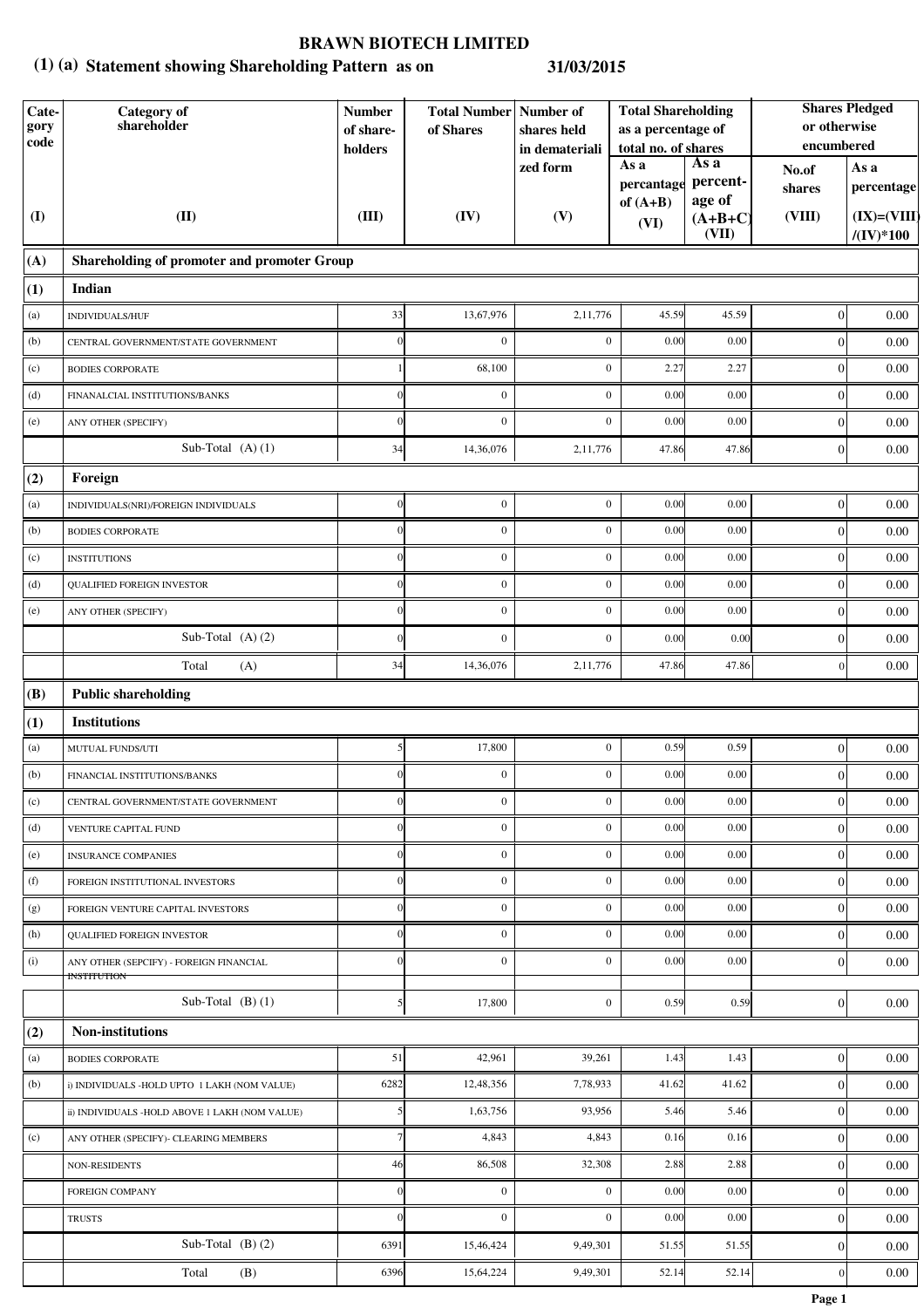| Cate- | Category of                                 | <b>Number</b> | <b>Total Number   Number of</b> |                | <b>Total Shareholding</b> |                    | <b>Shares Pledged</b> |                                   |
|-------|---------------------------------------------|---------------|---------------------------------|----------------|---------------------------|--------------------|-----------------------|-----------------------------------|
| gory  | shareholder                                 | of share-     | of Shares                       | shares held    | as a percentage of        |                    | or otherwise          |                                   |
| code  |                                             | holders       |                                 | in demateriali | total no. of shares       |                    | encumbered            |                                   |
|       |                                             |               |                                 | zed form       | As a                      | As a               | No.of                 | As a                              |
|       |                                             |               |                                 |                | percantage                | percent-           | shares                | percentage                        |
|       |                                             |               |                                 |                | of $(A+B)$                | age of             |                       |                                   |
| (I)   | (II)                                        | (III)         | (IV)                            | (V)            | (VI)                      | $(A+B+C)$<br>(VII) | (VIII)                | $(IX)=(VIII)$<br>$/(\rm{IV})*100$ |
|       | $(A+B)$<br>Total                            | 6430          | 30,00,300                       | 11,61,077      | 100.00                    | 100.00             | $\theta$              | 0.00                              |
| (C)   | Shares held by Custodians and against which |               |                                 |                |                           |                    |                       |                                   |
|       | <b>Depository Receipts have been issued</b> |               |                                 |                |                           |                    |                       |                                   |
|       | <b>SHARES HELD BY CUSTODIANS</b>            |               | $\theta$                        | $\Omega$       | 0.00                      | 0.00               | $\Omega$              | 0.00                              |
|       | Sub-Total (C)                               |               | $\mathbf{0}$                    | $\Omega$       | 0.00                      | 0.00               | $\Omega$              | 0.00                              |
|       | (C)<br>Total                                |               | $\theta$                        | $\Omega$       | 0.00                      | 0.00               |                       | 0.00                              |
|       |                                             |               |                                 |                |                           |                    |                       |                                   |
|       | Grand-Total $(A+B+C)$                       | 6430          | 30,00,300                       | 11,61,077      | 100.00                    | 100.00             |                       | $0.00\,$                          |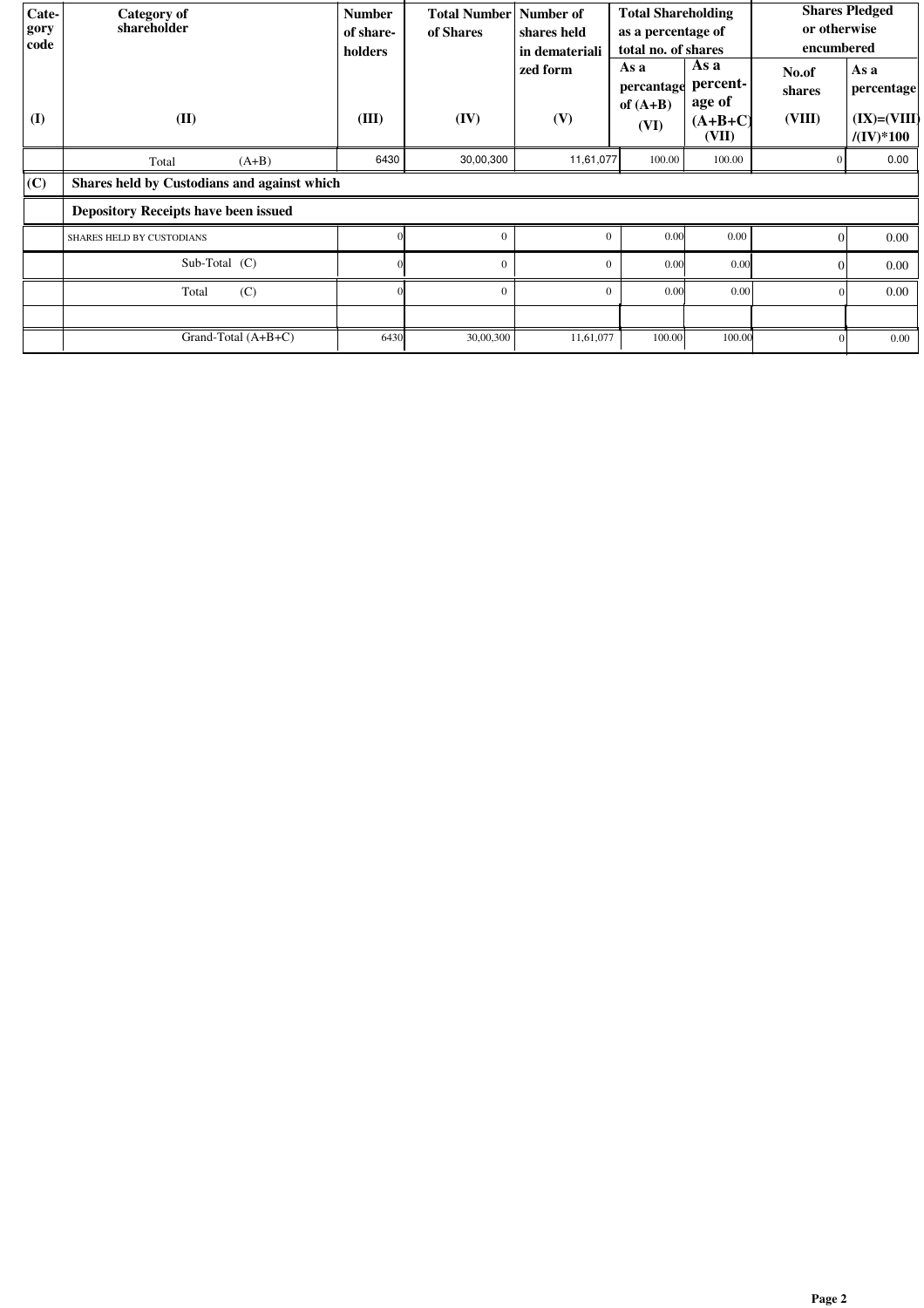#### **Statement showing holding of securities (including shares,warrants,covertible securities) of persons belonging to the category (1) (b)**

### **BRAWN BIOTECH LIMITED**

|            | "Promoter and Promoter Group" as on | 31/03/2015                                     |                                 |                                           |                |                                                  |                                                                            |                                   |                                                               |                                                   |                                                                                |                                                                                                                        |
|------------|-------------------------------------|------------------------------------------------|---------------------------------|-------------------------------------------|----------------|--------------------------------------------------|----------------------------------------------------------------------------|-----------------------------------|---------------------------------------------------------------|---------------------------------------------------|--------------------------------------------------------------------------------|------------------------------------------------------------------------------------------------------------------------|
| Sr.<br>No. | <b>Folio#/DPID,CLID</b>             | Name of the shareholder                        |                                 | <b>Details of Shares held</b>             |                | Encumbered shares(*)                             |                                                                            | <b>Details of warrants</b>        |                                                               | securities                                        | <b>Details of convertible</b>                                                  | <b>Total shares (including</b>                                                                                         |
|            |                                     |                                                | Number of<br>shares<br>held     | As a % of<br>grand total<br>$(A)+(B)+(C)$ | Number         | As a per-<br>centage<br>$VI=(V)/$<br>$(III)*100$ | As a % of<br>grand total<br>$(A)+(B)+(C)$<br>of sub-clauses<br>$(I)$ $(a)$ | No. of<br><b>Warrants</b><br>held | As a % of<br>total no. of<br>warrants<br>of the same<br>class | No. of<br>convert-<br>ble sec-<br>urities<br>held | As a % of<br>total no. of<br>convertible<br>securities<br>of the same<br>class | shares assuming full<br>conversion of warrants<br>and convertible<br>securities) as a %<br>of diluted share<br>capital |
|            | 1 0000117                           | A B PHARMA P LTD                               | 68,100                          | 2.27                                      |                | $0.00\,$<br>$\overline{0}$                       | 0.00                                                                       |                                   |                                                               |                                                   |                                                                                |                                                                                                                        |
|            | 2 0000106                           | ADARSH KUMAR GUPTA                             | 1,87,650                        | 6.25                                      | $\overline{0}$ | $0.00\,$                                         | 0.00                                                                       |                                   |                                                               |                                                   |                                                                                |                                                                                                                        |
|            | 3 0000046                           | ASHA AGGARWAL                                  | 2,000                           | 0.07                                      | $\overline{0}$ | $0.00\,$                                         | 0.00                                                                       |                                   |                                                               |                                                   |                                                                                |                                                                                                                        |
|            | 4 0000045                           | ASHOK KUMAR AGGARWAL                           | 2,000                           | 0.07                                      | $\theta$       | $0.00\,$                                         | 0.00                                                                       |                                   |                                                               |                                                   |                                                                                |                                                                                                                        |
|            | 5 0000110                           | ATUL GUPTA                                     | 61,500                          | 2.05                                      | $\mathbf{0}$   | $0.00\,$                                         | 0.00                                                                       |                                   |                                                               |                                                   |                                                                                |                                                                                                                        |
|            | 6 0000104                           | <b>BASANT KUMAR GOSWAMI</b>                    | 1,600                           | 0.05                                      | $\theta$       | $0.00\,$                                         | 0.00                                                                       |                                   |                                                               |                                                   |                                                                                |                                                                                                                        |
|            | 7 0000109                           | <b>BHAWNA GUPTA</b>                            | 27,700                          | 0.92                                      | $\theta$       | $0.00\,$                                         | 0.00                                                                       |                                   |                                                               |                                                   |                                                                                |                                                                                                                        |
|            | 8 0000073                           | <b>BISHAN DASS DOGRA</b><br><b>SARLA DOGRA</b> | 2,000                           | 0.07                                      | $\overline{0}$ | $0.00\,$                                         | 0.00                                                                       |                                   |                                                               |                                                   |                                                                                |                                                                                                                        |
|            | 9 0000107                           | <b>BRIJ BALA GUPTA</b>                         | 89,600                          | 2.99                                      | $\overline{0}$ | $0.00\,$                                         | 0.00                                                                       |                                   |                                                               |                                                   |                                                                                |                                                                                                                        |
|            | 10 IN302566/10012715                | <b>BRIJ RAJ GUPTA</b>                          | 3,77,650                        | 12.59                                     | $\overline{0}$ | $0.00\,$                                         | 0.00                                                                       |                                   |                                                               |                                                   |                                                                                |                                                                                                                        |
|            | 11 IN301774/10168993                | Bhawna Goyal                                   | 4,750                           | 0.16                                      | $\overline{0}$ | $0.00\,$                                         | 0.00                                                                       |                                   |                                                               |                                                   |                                                                                |                                                                                                                        |
|            | 12 0000030                          | CHANDRA PRAKASH                                | 22,950                          | 0.76                                      | $\overline{0}$ | $0.00\,$                                         | 0.00                                                                       |                                   |                                                               |                                                   |                                                                                |                                                                                                                        |
|            | 13 0000086                          | HUMAIRA FAROOQ                                 | 2,000                           | 0.07                                      | $\mathbf{0}$   | $0.00\,$                                         | 0.00                                                                       |                                   |                                                               |                                                   |                                                                                |                                                                                                                        |
|            | 14 0000085                          | <b>KALHAN BAZAZ</b><br><b>BHUSHAN BAZAZ</b>    | 2,000                           | 0.07                                      | $\overline{0}$ | $0.00\,$                                         | 0.00                                                                       |                                   |                                                               |                                                   |                                                                                |                                                                                                                        |
|            | 15 0000113                          | <b>KAVITA GUPTA</b>                            | 44,900                          | 1.50                                      | $\theta$       | $0.00\,$                                         | 0.00                                                                       |                                   |                                                               |                                                   |                                                                                |                                                                                                                        |
|            | 16 0000033                          | <b>KUSH GUPTA</b>                              | 13,050                          | 0.43                                      | $\overline{0}$ | $0.00\,$                                         | 0.00                                                                       |                                   |                                                               |                                                   |                                                                                |                                                                                                                        |
|            | 17 0000031                          | <b>LOVE GUPTA</b>                              | 10,800                          | 0.36                                      | $\overline{0}$ | $0.00\,$                                         | 0.00                                                                       |                                   |                                                               |                                                   |                                                                                |                                                                                                                        |
|            | 18 0000029                          | <b>MADHU BANSAL</b>                            | 21,300                          | 0.71                                      | $\overline{0}$ | $0.00\,$                                         | 0.00                                                                       |                                   |                                                               |                                                   |                                                                                |                                                                                                                        |
|            | 19 0001084                          | MAHESH KUMAR NANCHAL                           | 2,900                           | 0.10                                      | $\theta$       | $0.00\,$                                         | 0.00                                                                       |                                   |                                                               |                                                   |                                                                                |                                                                                                                        |
|            | 20 0009693                          | MAHESH KUMAR NANCHAL                           |                                 | 200<br>0.01                               | $\overline{0}$ | $0.00\,$                                         | 0.00                                                                       |                                   |                                                               |                                                   |                                                                                |                                                                                                                        |
|            | 21 0000108                          | <b>MAMTA GUPTA</b>                             | 24,000                          | 0.80                                      | $\overline{0}$ | $0.00\,$                                         | 0.00                                                                       |                                   |                                                               |                                                   |                                                                                |                                                                                                                        |
|            | 22 0000105                          | MANEET KAUR CHHATWAL                           | 2,000                           | 0.07                                      | $\overline{0}$ | $0.00\,$                                         | 0.00                                                                       |                                   |                                                               |                                                   |                                                                                |                                                                                                                        |
|            | 23 0000084                          | MOHAN C BAZAR<br>HEEMAL BAZAZ BHASIN           | 2,000                           | 0.07                                      |                | $0.00\,$<br>$\overline{0}$                       | $0.00\,$                                                                   |                                   |                                                               |                                                   |                                                                                |                                                                                                                        |
|            | 24 0000090                          | MOHINDER SINGH SHAH                            | 2,000                           | 0.07                                      |                | $0.00\,$<br>$\overline{0}$                       | $0.00\,$                                                                   |                                   |                                                               |                                                   |                                                                                |                                                                                                                        |
|            | 25 IN302566/10012668                | NITIN GUPTA                                    | 1,37,426                        | 4.58                                      | $\overline{0}$ | $0.00\,$                                         | 0.00                                                                       |                                   |                                                               |                                                   |                                                                                |                                                                                                                        |
|            | 26 0000044                          | NUPUR VIBHUTI                                  | 2,500                           | 0.08                                      | $\mathbf{0}$   | $0.00\,$                                         | 0.00                                                                       |                                   |                                                               |                                                   |                                                                                |                                                                                                                        |
|            | 27 0000075                          | PRADIP PRASAD<br>MAHARANI PRASAD               | 2,000                           | 0.07                                      | $\overline{0}$ | $0.00\,$                                         | 0.00                                                                       |                                   |                                                               |                                                   |                                                                                |                                                                                                                        |
|            | 28 0000060                          | RAMESHWARI DEVI<br><b>VIRENDER MOHAN</b>       | 2,000                           | $0.07\,$                                  |                | $0.00\,$<br>$\overline{0}$                       | 0.00                                                                       |                                   |                                                               |                                                   |                                                                                |                                                                                                                        |
|            | 29 00000083                         | <b>SHANTA BAZAZ</b><br><b>WUZMAL B SAINI</b>   | 2,000                           | $0.07\,$                                  |                | $0.00\,$<br>$\overline{0}$                       | 0.00                                                                       |                                   |                                                               |                                                   |                                                                                |                                                                                                                        |
|            | 30 0000112                          | SHASHI BALA GUPTA                              | 2,09,600                        | 6.99                                      | $\overline{0}$ | $0.00\,$                                         | 0.00                                                                       |                                   |                                                               |                                                   |                                                                                |                                                                                                                        |
|            | 31 0000118                          | SHRI RAM GUPTA                                 | 99,400                          | 3.31                                      | $\overline{0}$ | $0.00\,$                                         | $0.00\,$                                                                   |                                   |                                                               |                                                   |                                                                                |                                                                                                                        |
|            | 32 0000042                          | SURABHI VIBHUTI                                | 2,500                           | 0.08                                      | $\overline{0}$ | $0.00\,$                                         | 0.00                                                                       |                                   |                                                               |                                                   |                                                                                |                                                                                                                        |
|            | 33 0000082                          | TILAK RAJ NIJHARA                              | 2,000                           | 0.07                                      |                | $0.00\,$<br>$\overline{0}$                       | 0.00                                                                       |                                   |                                                               |                                                   |                                                                                |                                                                                                                        |
|            |                                     | NITA NIJHARA                                   |                                 |                                           |                |                                                  |                                                                            |                                   |                                                               |                                                   |                                                                                |                                                                                                                        |
|            | 34 0000059                          | <b>VIRENDER MOHAN</b>                          | 2,000                           | $0.07\,$                                  |                | $0.00\,$<br>$\overline{0}$                       | 0.00                                                                       |                                   |                                                               |                                                   |                                                                                |                                                                                                                        |
|            |                                     | RAMESHWARI DEVI                                |                                 |                                           |                |                                                  |                                                                            |                                   |                                                               |                                                   |                                                                                |                                                                                                                        |
|            |                                     |                                                | <b>Grand-Total</b><br>14,36,076 | 47.86                                     |                | $\overline{0}$<br>$0.00\,$                       | $0.00\,$                                                                   |                                   |                                                               |                                                   |                                                                                |                                                                                                                        |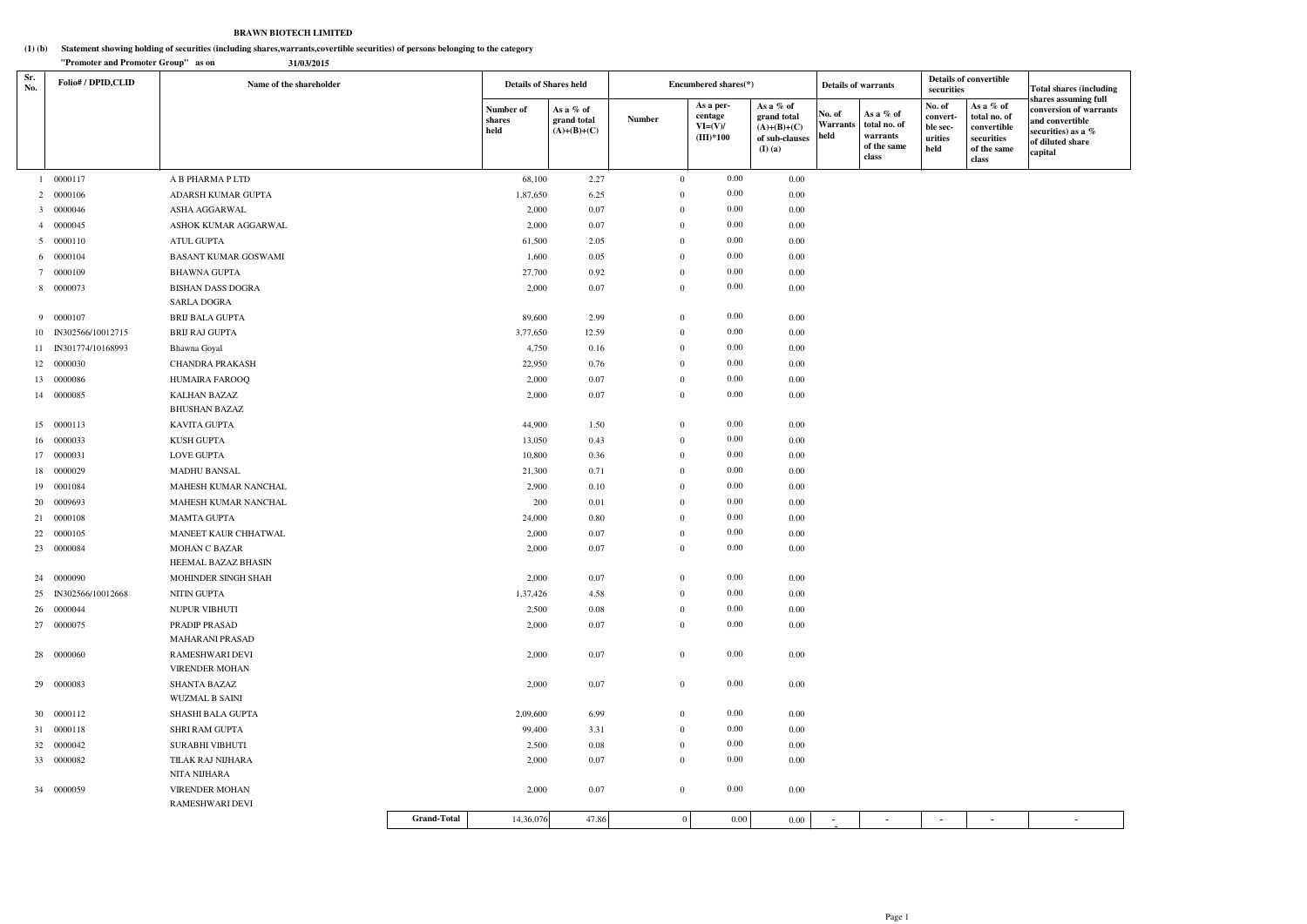### **(1) (c)(i) "Public" and holding more than 1% of the total number of shares as on 31/03/2015Statement showing holding of securities (including shares,warrants,covertible securities) of persons belonging to the category**

| Sr.<br>No. | Folio# / DPID,CLID  | Name of the shareholder |                    | Number<br>оf<br>shares | Shares as a per-<br>centage of total<br>number of shares<br>(i.e Grand total<br>$(A+B+C)$ in<br>para(I)(a) above |  | <b>Details of warrants</b><br>$'$ As a $\%$ of<br>total no. of<br>warrants<br>of the same<br>class | securities<br>No. of<br>convert-<br>ble sec-<br>urities<br>held | Details of convertible<br>As a $%$ of<br>total no. of<br>convertible<br>securities<br>of the same<br>class | <b>Total shares (including</b><br>shares assuming full<br>conversion of warrants<br>and convertible<br>securities) as a $%$<br>of diluted share<br>capital |
|------------|---------------------|-------------------------|--------------------|------------------------|------------------------------------------------------------------------------------------------------------------|--|----------------------------------------------------------------------------------------------------|-----------------------------------------------------------------|------------------------------------------------------------------------------------------------------------|------------------------------------------------------------------------------------------------------------------------------------------------------------|
|            | 0010901             | SUSHIL KUMAR AGARWAL    |                    | 69,800                 | 2.33                                                                                                             |  |                                                                                                    |                                                                 |                                                                                                            |                                                                                                                                                            |
|            | 2 IN302566/10012601 | SHASHI BALA GUPTA       |                    | 38,653                 | 1.29                                                                                                             |  |                                                                                                    |                                                                 |                                                                                                            |                                                                                                                                                            |
|            |                     |                         | <b>Grand-Total</b> | 1,08,453               | 3.62                                                                                                             |  |                                                                                                    |                                                                 |                                                                                                            | $\overline{\phantom{0}}$                                                                                                                                   |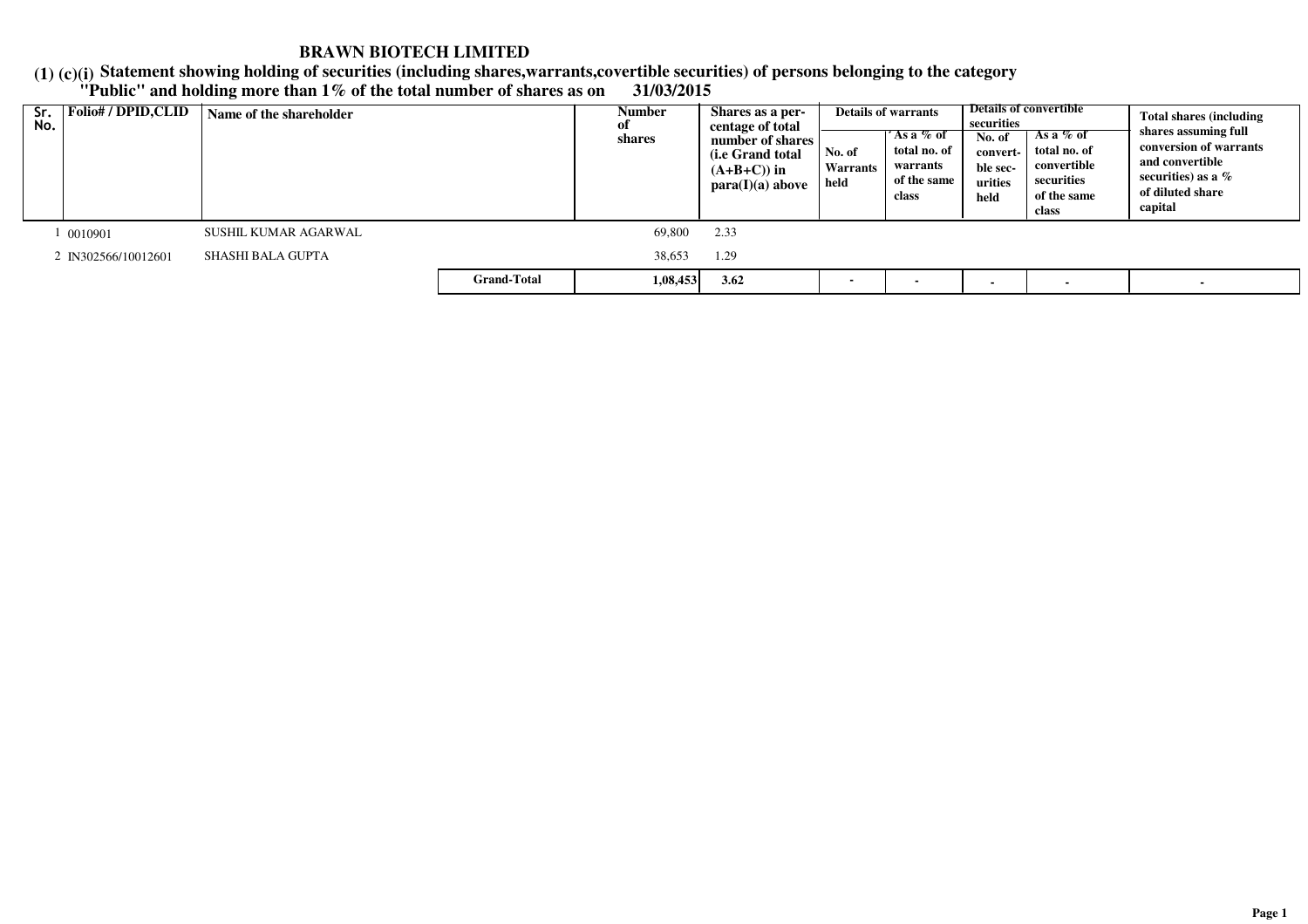**(1) (c)(ii)Statement showing holding of securities (including shares,warrants,covertible securities) of persons (together with PAC) belonging to the category**

| Sr.<br>No. | <b>Folio#/DPID,CLID</b> | Name of the shareholder |                    | <b>Number</b><br>of<br>shares | Shares as a per-<br>centage of total<br>number of shares<br>(i.e Grand total)<br>$(A+B+C)$ in<br>para(I)(a) above | No. of<br><b>Warrants</b><br>held | <b>Details of warrants</b><br>'As a % of<br>total no. of<br>warrants<br>of the same<br>class | securities<br>No. of<br>convert-<br>ble sec-<br>urities<br>held | Details of convertible<br>As a $%$ of<br>total no. of<br>convertible<br>securities<br>of the same<br>class | <b>Total shares (including</b><br>shares assuming full<br>conversion of warrants<br>and convertible<br>securities) as a $%$<br>of diluted share<br>capital |
|------------|-------------------------|-------------------------|--------------------|-------------------------------|-------------------------------------------------------------------------------------------------------------------|-----------------------------------|----------------------------------------------------------------------------------------------|-----------------------------------------------------------------|------------------------------------------------------------------------------------------------------------|------------------------------------------------------------------------------------------------------------------------------------------------------------|
|            |                         | NIL                     |                    | 0.                            | 0.00                                                                                                              |                                   |                                                                                              |                                                                 |                                                                                                            |                                                                                                                                                            |
|            |                         |                         | <b>Grand-Total</b> |                               | 0.00                                                                                                              | $\overline{\phantom{a}}$          | $\blacksquare$                                                                               |                                                                 |                                                                                                            |                                                                                                                                                            |

 $\mathcal{L}$ 

## **"Public" and holding more than 5% of the total number of shares as on 31/03/2015**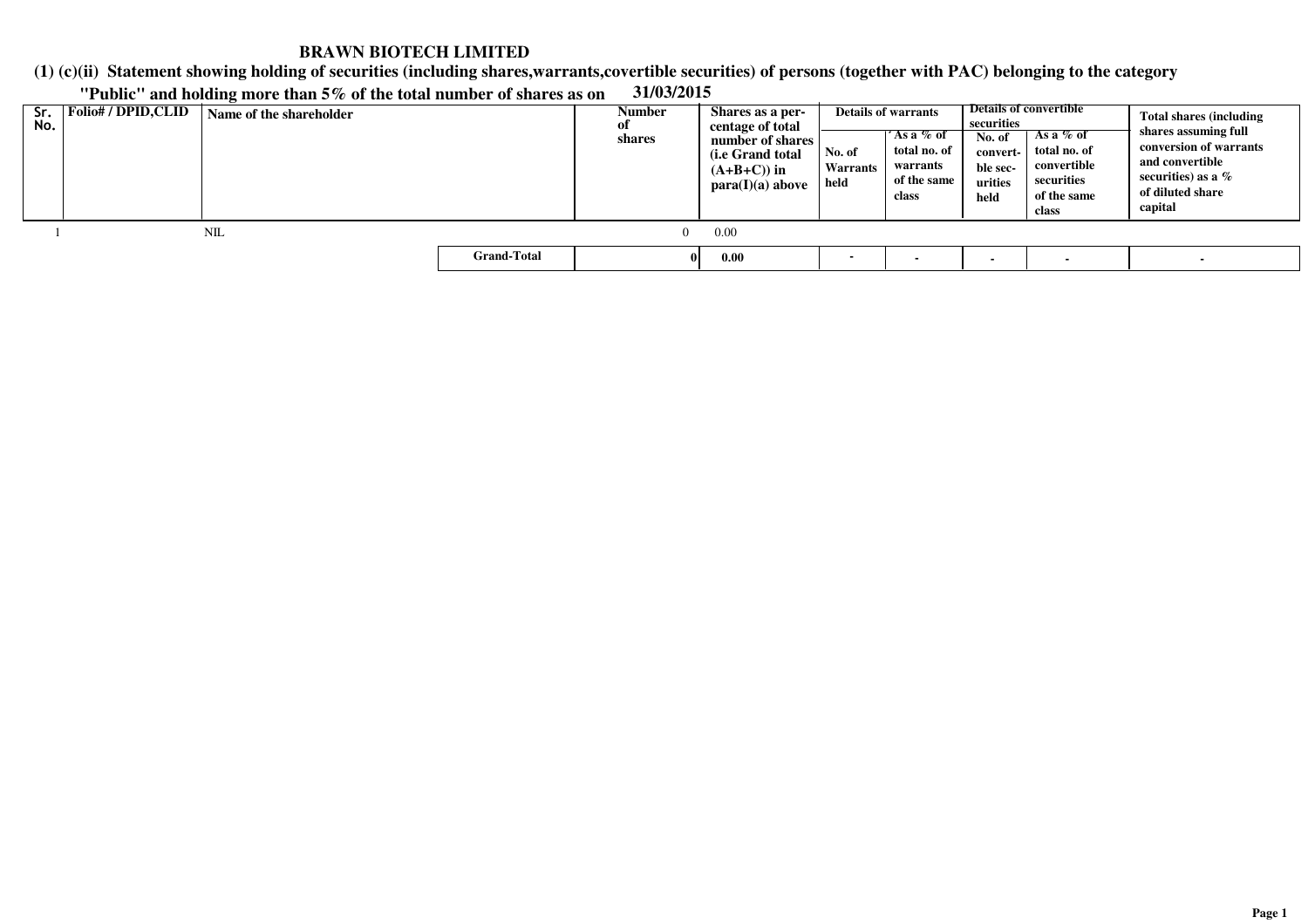# **(1) (d) Statement showing details of lock-in shares as on 31/03/2015**

| Sr.<br>No. | <b>Folio#/DPID,CLID</b> | Name of the shareholder | Category of<br><b>Shareholders</b><br>(promoters/<br>Public) | <b>Number</b><br>of<br>shares | Shares as a per-<br>centage of total<br>number of shares<br>( <i>i.e</i> Grand total<br>$(A+B+C)$ in<br>para(I)(a) above |
|------------|-------------------------|-------------------------|--------------------------------------------------------------|-------------------------------|--------------------------------------------------------------------------------------------------------------------------|
|            |                         | NIL                     |                                                              | NIL                           | NIL                                                                                                                      |
|            |                         |                         | <b>Grand-Total</b>                                           | <b>NIL</b>                    | NIL                                                                                                                      |